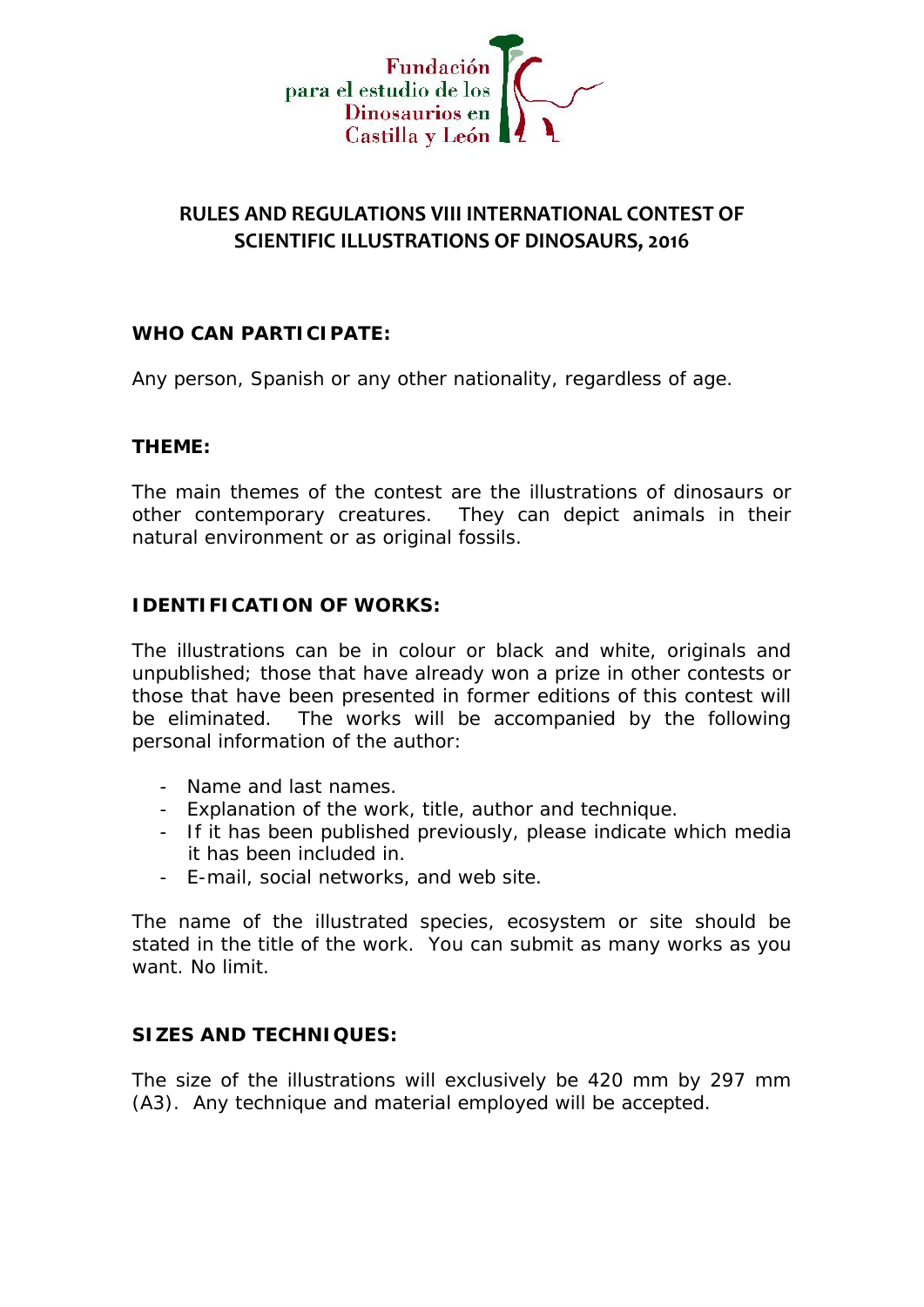

## **DIGITAL IMAGES AND SENDING:**

The illustrations should be sent with digital format to any of the following addresses: museodesalas@salasdelosinfantes.net The minimum definition for the images is 300 dpi.

**DATE OF ADMISSION:**

The works can be sent from June 8<sup>th</sup> to October 31st 2016.

**SELECTION CRITERIA:**

The works will be selected for scientific evaluation, quality and techniques employed. Those that do not have minimum scientific quality will be eliminated by the Organisation and will not be evaluated by the contest's Jury. In addition, the Organisation reserves its right to exclude the Prize from the participants that do not comply with the requirements set in the present rules and regulations.

The illustrations of dinosaurs found in the Area of Salas de los Infantes will have an extra value\*. \*We will place information in the web site of the Foundation: www.fundaciondinosaurioscyl.com

**JURY:**

The jury will be composed of paleoillustrators and paleontologists from various institutions and countries. Its composition will be announced prior to the issuance of the jury's decision.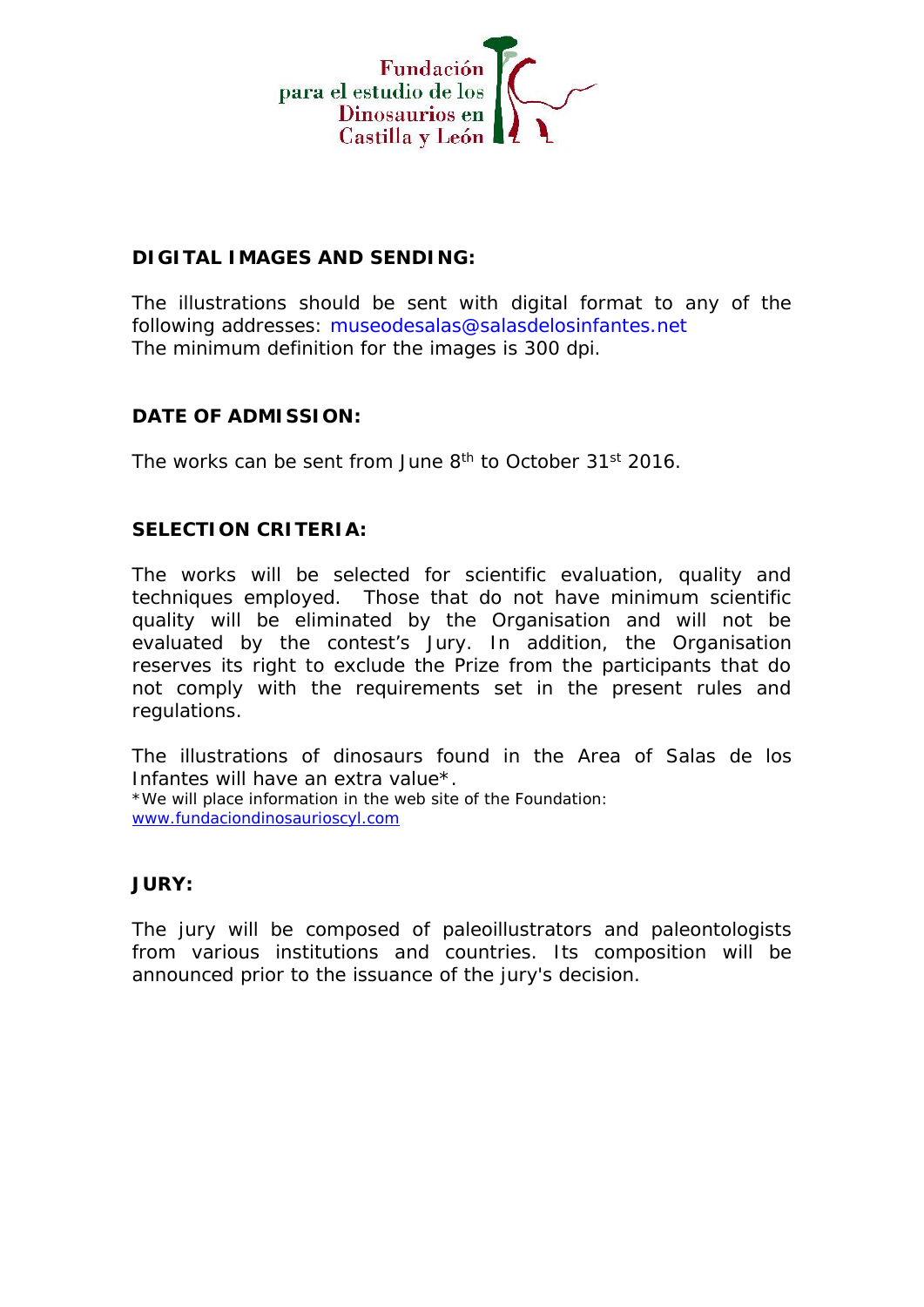

**VEREDICT:**

The Jury's decision will be made public on November 15<sup>th</sup> 2016 through the Dinosaurs Foundation, Dinosaurs Museum web site and social networks:

www.fundaciondinosaurioscyl.com; https://twitter.com/FDinosaurios; https://es-es.facebook.com/pages/Fundaci%C3%B3n-Dinosaurios- CyL/104424572934735. https://es-es.facebook.com/pages/Museo-de-Dinosaurios-de-Salas de-los-Infantes/428493280530644 https://twitter.com/mdinosaurios

**EXPOSITION:**

All the works received and accepted will be exhibited in the Dinosaurs Museum of Salas de los Infantes during the autumn and winter 2016- 2017. They will be available to other institutions for exhibitions in different parts of Spain.

**GENERAL TERMS AND CONDITIONS:**

The participation in this contest implies the agreement of the author in relation to the illustrations participants that will be included in the files of the Dinosaurs Foundation.

The Foundation will have the right to reproduce them on books, Internet, promotional materials, editions, publications, supporting the Dinosaurs Museum of Salas de los Infantes and scientific studies, committing to always mention the corresponding author of the work.

The prize-awarding and secondary award to the submitted works, automatically implies the cession of the same to the Foundation for the study of Dinosaurs in Castilla y León, who acquires the ownership of the work with the rights inherent to such condition.

The participation in the contest implies the acceptance of each and every term and condition. The organization has the right to solve any contingency that may arise.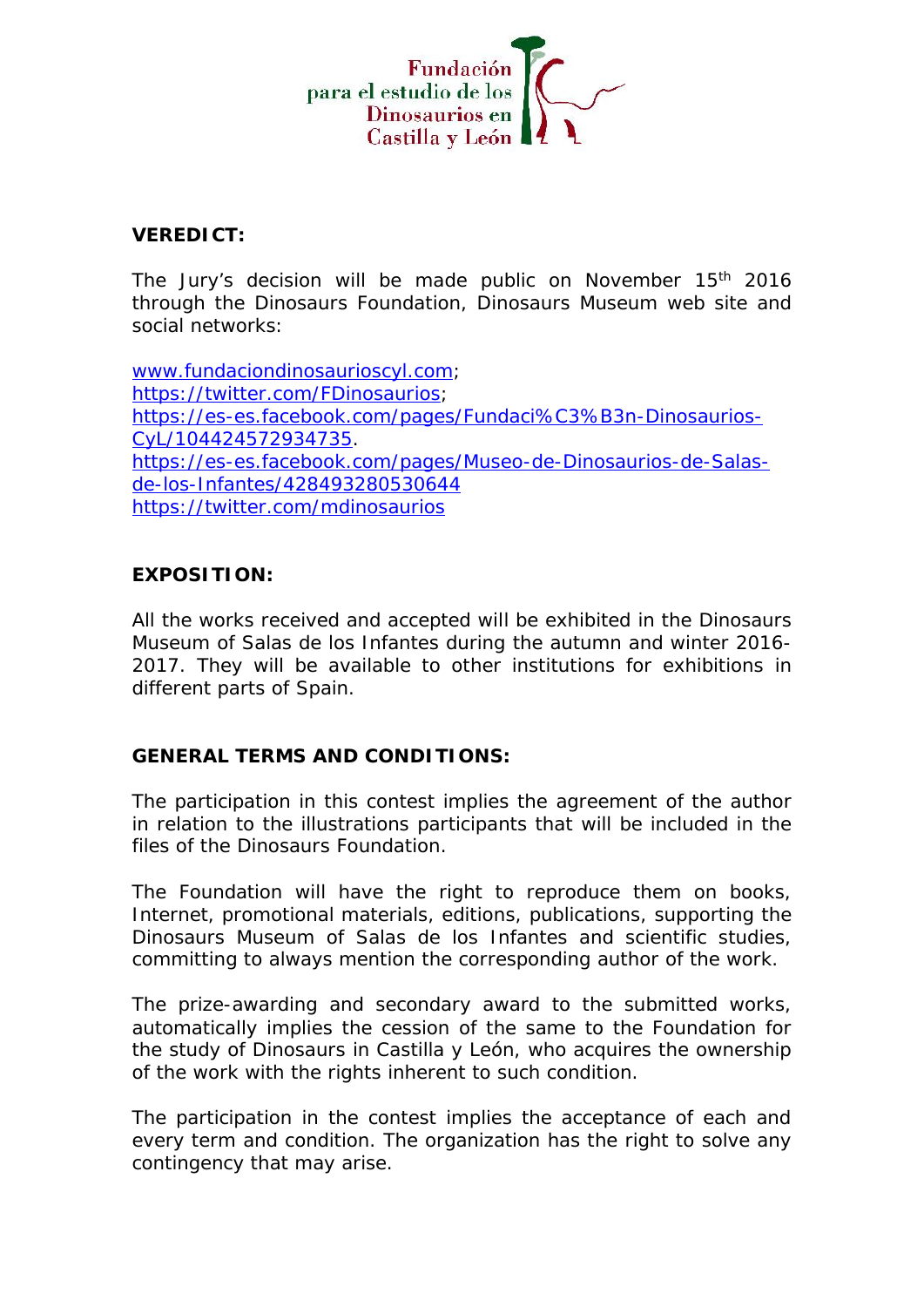

**PRIZES:**

The prizes will be granted by the Jury mentioned above. Their decisions will be final. Among the criteria that the jury will consider, the originality and scientific quality of the illustrations will be of special relevance.

No participant can receive more than one prize. In case the jury grants two prizes to the same person, the Dinosaur Foundation will give the prize to the second most voted participant.

The jury is entitled to declare the contest void if they consider that the works submitted don't have the desired quality. Also the jury reserves the possibility of granting other awards to works that have not been awarded with any one of the first three prizes.

There will be three prizes: **st Place**: 600 € and Diploma **nd Place**: 450 € and Diploma **rd Place:** 300 € and Diploma

The awarding of Prizes will take place at a public act, which date has not been determined yet.

## **CALENDAR:**

June 8<sup>th</sup> - October 31st 2016: Receipt of the illustrations.

November 15<sup>th</sup> 2016: Final decision of the Jury and publication of the results.

November 2016 - February 2017: Exposition of selected works in the Dinosaurs Museum of Salas de los Infantes.